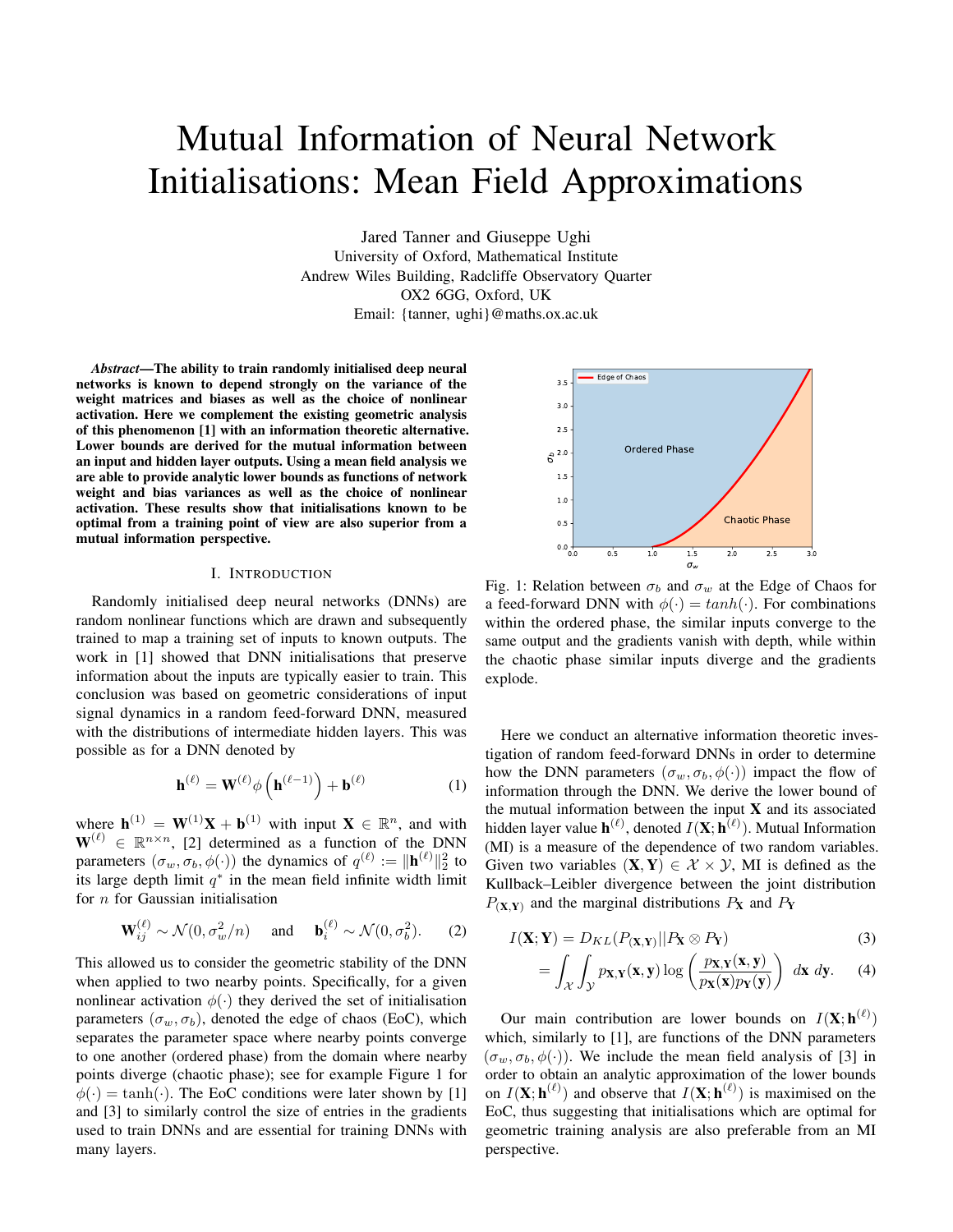In Section II, we prove the existence of a lower bound on the MI problem by introducing the Gaussian model of the DNN. In Section III, we approximate this lower bound via the mean field approach. Finally in Section IV, we compare our lower bound approximation to a state-of-the-art MI approximator and see that the initialisation at edge of chaos similarly increases the MI at deep layers.

## II. GAUSSIAN LOWER BOUND ON THE MI

A MI analysis of DNNs was previously conducted in the unsupervised setting [4] and furthermore in the analysis of deep learning architectures [5]–[9]. For example, the work in [5] proposed the use of MI to describe the state of the training of DNNs by plotting the MI between an input X and the hidden layer  $\mathbf{h}^{(\ell)}$ ,  $I(\mathbf{X}; \mathbf{h}^{(\ell)})$  against the MI between the hidden layer  $\mathbf{h}^{(\ell)}$  and the output Y,  $I(\mathbf{h}^{(\ell)}; Y)$ . The focus of [5] is on the dynamics of the training process, as opposed to the dependence on DNN parameters  $(\sigma_w, \sigma_b, \phi(\cdot))$  at initialisation. In [10], it was observed experimentally that the MI planes advocated by [5] depend strongly on the parameters  $(\sigma_w, \sigma_b, \phi(\cdot))$ . The mathematical analysis here compliments the observations in [10].

We compute the MI  $I(X; h^{(\ell)})$  between the input X  $\sim$  $\mathcal{N}(\mathbf{0}, \sigma_x^2 \mathbf{I})$ , as also modelled in [11], and the hidden layer  $\mathbf{h}^{(\ell)}$  by conditioning on a realisation of the random weights  $\mathcal{W}^{:\ell} = \{\textbf{W}^{(i)}, \textbf{b}^{(i)}\}_{i=1}^{\bar{\ell}}$ 

$$
I(\mathbf{X}; \mathbf{h}^{(\ell)}) = \mathbb{E}_{\mathcal{W}^{:\ell}} \left[ I(\mathbf{X}; \mathbf{h}^{(\ell)} | \mathcal{W}^{:\ell}) \right] \tag{5}
$$

where  $\mathbf{n}^{(\ell)}$  is a Gaussian noise variable that we add before the activation function as shown in Figure 2. This noise term is necessary because once the the DNN map is sampled,  $X \mapsto h^{(\ell)}$  is completely deterministic and consequently, the MI  $I(\mathbf{X}; \mathbf{h}^{(\ell)} | \mathcal{W}^{:\ell})$  between the hidden layers and the input is infinite. Initially, this was solved by considering binning the values in the hidden variables [5], but the results were found to be too dependent on the choices of the bins [7]. The research in [6] and [9] showed that it is more appropriate to consider a random noise  $\mathbf{n}^{(\ell)} \sim \mathcal{N}(0, \sigma_n^2)$  added at each layer.



Fig. 2: Signal Propagation in the considered perturbed DNN.

For two random variables with a generic distribution, the MI is not known explicitly and its approximation is a challenging task that has been attempted primarily with non-parametric models [8], [12], [13]. However, if two random variables x and y are Gaussian with marginal covariances,  $\Lambda_x$  and  $\Lambda_y$ , and joint covariance,  $\Lambda_{xy}$ , the MI is

$$
GMI(\mathbf{X}; \mathbf{Y}) = \frac{1}{2} \log \left( \frac{|\mathbf{\Lambda}_x| \, |\mathbf{\Lambda}_y|}{|\mathbf{\Lambda}_{xy}|} \right) \tag{6}
$$

While the distribution of  $h^{(\ell)}$  is known to converge to a Gaussian distribution with large depth  $\ell$ , in order to lower bound the MI throughout the layers we note that the MI for a general distribution is lower bounded by that of a Gaussian distribution.

Proposition 1. *Let g(x,y) be an n-dimensional Gaussian distribution*,  $\mathcal{N}(\mu, \Lambda)$ , with mean  $\mu$  and covariance matrix  $\Lambda$ . *If f(x,y) is an arbitrary distribution with the same mean and covariance matrix, and with f(x) Gaussian, then*

$$
I_{f_{(xy)}}[X,Y] \ge I_{g_{(xy)}}[X,Y] \tag{7}
$$

*Proof.*

$$
I_f[X, Y] - I_g[X, Y] = \int_{\mathcal{X}, \mathcal{Y}} f_{\mathbf{X}, \mathbf{Y}}(\mathbf{x}, \mathbf{y}) \log \left( \frac{f_{\mathbf{X}, \mathbf{Y}}(\mathbf{x}, \mathbf{y})}{f_{\mathbf{X}}(\mathbf{x}) f_{\mathbf{Y}}(\mathbf{y})} \right) d\mathbf{x} d\mathbf{y}
$$
  
\n
$$
- \int_{\mathcal{X}, \mathcal{Y}} g_{\mathbf{X}, \mathbf{Y}}(\mathbf{x}, \mathbf{y}) \log \left( \frac{g_{\mathbf{X}, \mathbf{Y}}(\mathbf{x}, \mathbf{y})}{g_{\mathbf{X}}(\mathbf{x}) g_{\mathbf{Y}}(\mathbf{y})} \right) d\mathbf{x} d\mathbf{y}
$$
  
\n
$$
= - \int_{\mathcal{X}} f_{\mathbf{X}}(\mathbf{x}) \log (f_{\mathbf{X}}(\mathbf{x})) d\mathbf{x} - \int_{\mathcal{Y}} f_{\mathbf{Y}}(\mathbf{y}) \log (f_{\mathbf{Y}}(\mathbf{y})) d\mathbf{y}
$$
  
\n
$$
+ \int_{\mathcal{X}, \mathcal{Y}} f_{\mathbf{X}}(\mathbf{x}, \mathbf{y}) \log (g_{\mathbf{Y}}(\mathbf{x}, \mathbf{y})) d\mathbf{x} d\mathbf{y} + \int_{\mathcal{X}, \mathcal{Y}} g_{\mathbf{X}}(\mathbf{x}, \mathbf{y}) \log (g_{\mathbf{X}}(\mathbf{x}, \mathbf{y})) d\mathbf{x} d\mathbf{y}
$$
  
\n
$$
+ \int_{\mathcal{Y}} g_{\mathbf{Y}}(\mathbf{y}) \log (f_{\mathbf{Y}}(\mathbf{y})) d\mathbf{y} - \int_{\mathcal{X}, \mathcal{Y}} g_{\mathbf{X}}(\mathbf{x}, \mathbf{y}) \log (f_{\mathbf{X}}(\mathbf{x}, \mathbf{y})) d\mathbf{x} d\mathbf{y}
$$
  
\n
$$
+ \int_{\mathcal{Y}} g_{\mathbf{Y}}(\mathbf{y}) \log (g_{\mathbf{Y}}(\mathbf{y})) d\mathbf{y} - \int_{\mathcal{X}, \mathcal{Y}} g_{\mathbf{X}}(\mathbf{x}, \mathbf{y}) \log (g_{\mathbf{X}\mathbf{Y}}(\math
$$

*where the third equality is due to* f*<sup>x</sup> being Gaussian, hence* f*<sup>x</sup>* = g*x; the fourth is due to [14] where it is shown that for the distributions* f *and* g *considered here*

$$
\int_{\mathcal{X}} f(\mathbf{x}) \log(g(\mathbf{x}) d\mathbf{x}) = \int_{\mathcal{X}} g(\mathbf{x}) \log(g(\mathbf{x})) d\mathbf{x}
$$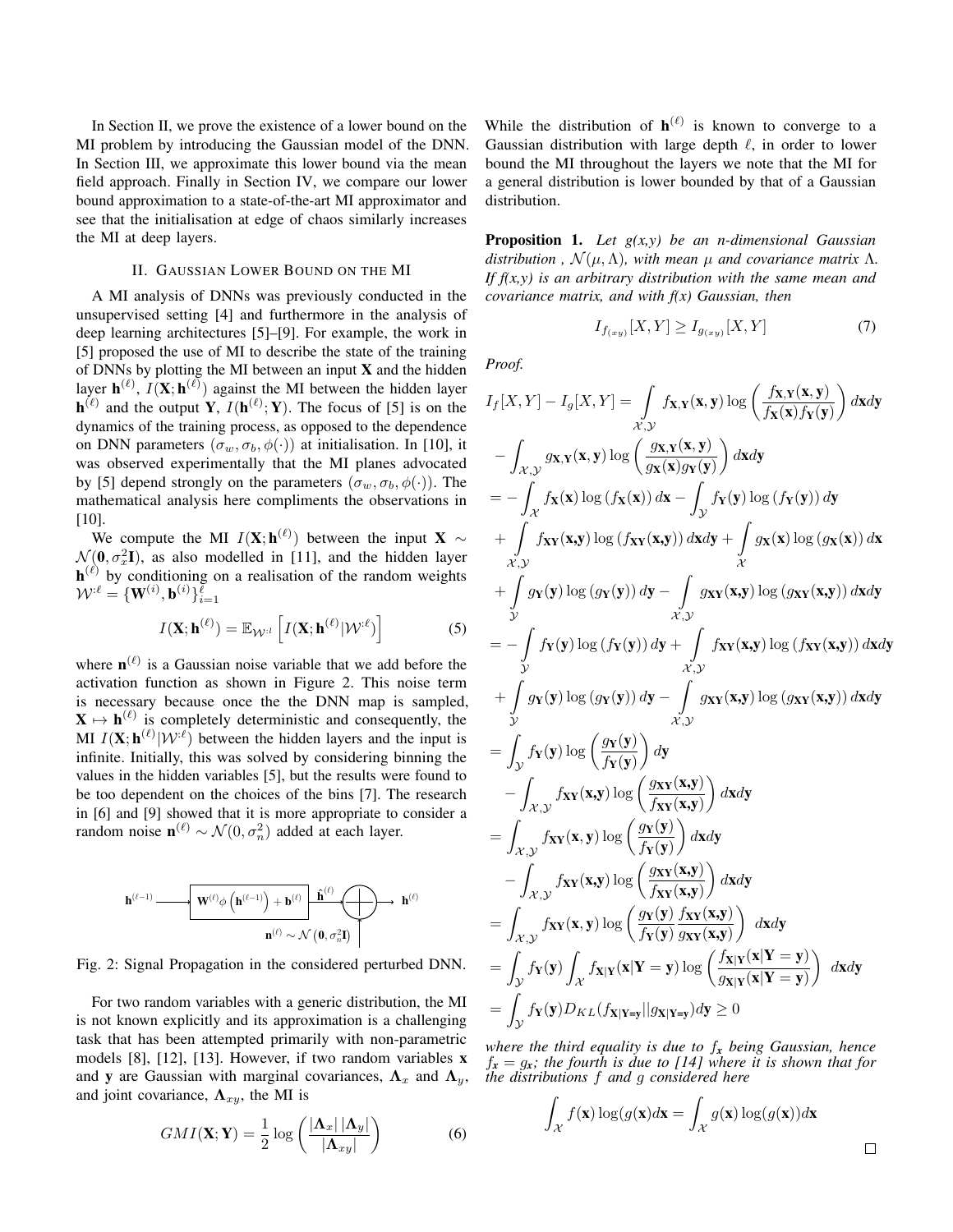The analysis herein relies on the first two moments of  $\begin{bmatrix} \mathbf{X}^{\top}, & \mathbf{h}^{(\ell)\top} \end{bmatrix}^T$  which for DNNs drawn according to (2) with  $\tilde{\mathbf{X}} \sim \mathcal{N}(\mathbf{0}, \sigma_x^2 \mathbf{I})$  are:

$$
\mathbb{E}_{\mathbf{X}|\mathcal{W}^{:\ell}}\left[\begin{matrix}\mathbf{X}\\\mathbf{h}^{(\ell)}\end{matrix}\right]=\begin{bmatrix}\mathbf{0}\\\boldsymbol{\mu}\end{bmatrix}
$$
 (8)

$$
\mathbf{\Lambda}_{xh^{(\ell)}} := \mathbb{V}ar_{\mathbf{X}|\mathcal{W}^{\cdot\ell}}\begin{bmatrix} \mathbf{X} \\ \mathbf{h}^{(\ell)} \end{bmatrix} = \begin{bmatrix} \sigma_x^2 \mathbf{I} & \Sigma_{xh^{(\ell)}} \\ \Sigma_{xh^{(\ell)}}^{\top} & \Lambda_{h^{(\ell)}} \end{bmatrix}.
$$
 (9)

In order to compute the GMI in (6), we reformulate the determinant of the block covariance matrix (9) using the decomposition [15]:

$$
\begin{vmatrix} \mathbf{\Lambda}_x & \mathbf{\Lambda}_{xy} \\ \mathbf{\Lambda}_{xy}^\top & \mathbf{\Lambda}_y \end{vmatrix} = |\mathbf{\Lambda}_x| \left| \mathbf{\Lambda}_y - \mathbf{\Lambda}_{xy}^\top \mathbf{\Lambda}_x^{-1} \mathbf{\Lambda}_{xy} \right|.
$$
 (10)

Incorporating (10) for the determinant of  $\Lambda_{xh^{(l)}}$  in (9) we define the following lower bound for the MI for a DNN conditional on a set of weights  $W<sup>l</sup>$  with Gaussian input

$$
I(\mathbf{X}; \mathbf{h}^{(\ell)} | \mathcal{W}^{:\ell}) \geq \frac{1}{2} \log \left( \frac{|\mathbf{\Lambda}_{h^{(\ell)}}|}{\left| \mathbf{\Lambda}_{h^{(\ell)}} - \frac{1}{\sigma_x^2} \mathbf{\Sigma}_{xh^{(\ell)}}^{\top} \mathbf{\Sigma}_{xh^{(\ell)}} \right|} \right). \tag{11}
$$

Thus, from (5) the MI of a DNN is bounded as follows

$$
I(\mathbf{X}; \mathbf{h}^{(\ell)}) \ge \frac{1}{2} \underbrace{\mathbb{E}_{\mathcal{W}^{:\ell}} \left[ \log \left( |\mathbf{\Lambda}_{h^{(\ell)}}| \right) \right]}_{(E_1)} \underbrace{-\mathbb{E}_{\mathcal{W}^{:\ell}} \left[ \frac{1}{2} \log \left( \left| \mathbf{\Lambda}_{h^{(\ell)}} - \frac{1}{\sigma_x^2} \mathbf{\Sigma}_{xh^{(\ell)}}^{\top} \mathbf{\Sigma}_{xh^{(\ell)}} \right| \right) \right]}_{(E_2)}.
$$
\n(12)

#### *A. Numerical Evaluation of the Gaussian Lower Bound*

The quantities  $(E_1)$  and  $(E_2)$  in (12) and (13) respectively can be computed by sampling different realisations of the weights  $W^{\ell}$  and by then averaging over the log-determinant of the matrices  $\Lambda_{h^{(\ell)}}$  and  $\Lambda_{h^{(\ell)}} - \frac{1}{\sigma_x^2} \Sigma_{xh^{(\ell)}}^{\top} \Sigma_{xh^{(\ell)}}$ . Here we compute these estimates by sampling  $10^5$  different inputs **X** and noises **n** with  $\sigma_x = 1$  and  $\sigma_n = 0.1$ . Figure 3 shows how the Gaussian lower bounds changes as a function of  $\sigma_w$  for DNNs with square weight matrices of size  $n \times n$  with  $n = 90$ , with the tanh activation function, and with  $\sigma_b$  chosen such that  $(\sigma_w, \sigma_b)$  lies on the EoC.

These numerical experiments show how the MI between the input and the hidden layers decreases at each layer and is maximised for a value of  $(\sigma_w, \sigma_b)$  close to  $(1, 0)$ , as advocated in [2].

## III. AN ANALYTIC GAUSSIAN LOWER BOUND

The numerical computation of  $(E_1)$  and  $(E_2)$  based on sampling the covariance matrix is computationally expensive for large layer width  $n$  and depth  $L$ . Moreover, it less directly shows how this observed MI lower bound compares with the mean field analysis in [2] and the corresponding EoC analysis. For easier computation and to better link these analyses, we approximate the matrices  $\Lambda_{h^{(l)}}$  and  $\Lambda_{h^{(l)}} - \frac{1}{\sigma_x^2} \Sigma_{xh^{(l)}}^\top \Sigma_{xh^{(l)}}$ based on the mean field assumption of [2].



Fig. 3: Numerical approximation by sampling of the Gaussian lower bound in (12)-(13) for the conditional MI of a feedforward DNN when  $\sigma_w$  varies along the EoC with  $n = 90$  and  $\phi(\cdot) = \tanh(\cdot).$ 

## *A. Mean Field Approximation*

By the mean field analysis in [2], the hidden layers are normally distributed in the large limit, i.e.  $n \gg 1$ , with the mean and variance given in (8) and (9) respectively. In order to compute (12) and (13), we model the factors  $\Lambda_{h^{(l)}}$  and  $\Lambda_{h^{(l)}} - \frac{1}{\sigma_x^2} \Sigma_{xh^{(l)}}^{\top} \Sigma_{xh^{(l)}}$  respectively by their expectation over the weights  $W^{\ell}$ .

*1) Expectation of*  $\Lambda_{h^{(\ell)}}$ : The expectation of  $\Lambda_{h^{l}}$  in (12) was studied in [2], [3] and was shown that for large DNN width  $n \gg 1$ 

$$
\mathbb{E}_{\mathcal{W}^{:\ell}}\left[\mathbf{\Lambda}_{h^{(\ell)}}\right] = q^{(\ell)}\mathbf{I},\tag{14}
$$

where  $q^{(\ell)}$  corresponds to the variance of the hidden layer signal and is defined recursively via

$$
q^{(\ell)} = \sigma_w^2 \int \phi(\sqrt{q^{(\ell-1)}}z) \mathcal{D}z + \sigma_b^2 + \sigma_n^2 \tag{15}
$$

$$
q^{(1)} = \sigma_w^2 \sigma_x^2 + \sigma_b^2 + \sigma_n^2. \tag{16}
$$

In Figure 4a we demonstrate the validity of this approximation by plotting  $q^{(\ell)}$  as the solid black line along with the empirical distributions obtained by generating 100 realisations of (1) for  $(\sigma_w, \sigma_b) = (2.5, 0.3), \phi(\cdot) = \tanh(\cdot)$  and  $n = 50$  and showing the distribution over  $10^4$  randomly drawn inputs **X**. Note the good agreement of  $q^{(l)}$  and the empirical values, as well as the limiting value for large depth, denoted  $q^*$  in [1]. The striking agreement is notable given the relatively small DNN width  $n = 50$  and the mean field approximation following from the  $n \to \infty$  limit.

*2) Expectation of*  $\Lambda_{h^{(\ell)}} - \frac{1}{\sigma_x^2} \Sigma_{xh^{(\ell)}}^{\top} \Sigma_{xh^{(\ell)}}$ : To compute the expectation of the argument in the logarithm in  $(E_2)$ from (13), we can make use of (14) and then compute  $\mathbb{E}_{\mathcal{W}^{:\ell}}\left[\mathbf{\Sigma}_{xh^{(\ell)}}^\top\mathbf{\Sigma}_{xh^{(\ell)}}\right]$ . Since

$$
\mathbb{E}_{\mathcal{W}^{:\ell}}\left[\boldsymbol{\Sigma}_{xh^{(\ell)}}^{\top}\boldsymbol{\Sigma}_{xh^{(\ell)}}\right]_{ij} = \mathbb{E}_{\mathcal{W}^{:\ell}}\left[\sum_{k} \mathbb{E}\left[\mathbf{x}_{k}\mathbf{h}_{i}^{(\ell)}\right] \mathbb{E}\left[\mathbf{x}_{k}\mathbf{h}_{j}^{(\ell)}\right]\right]
$$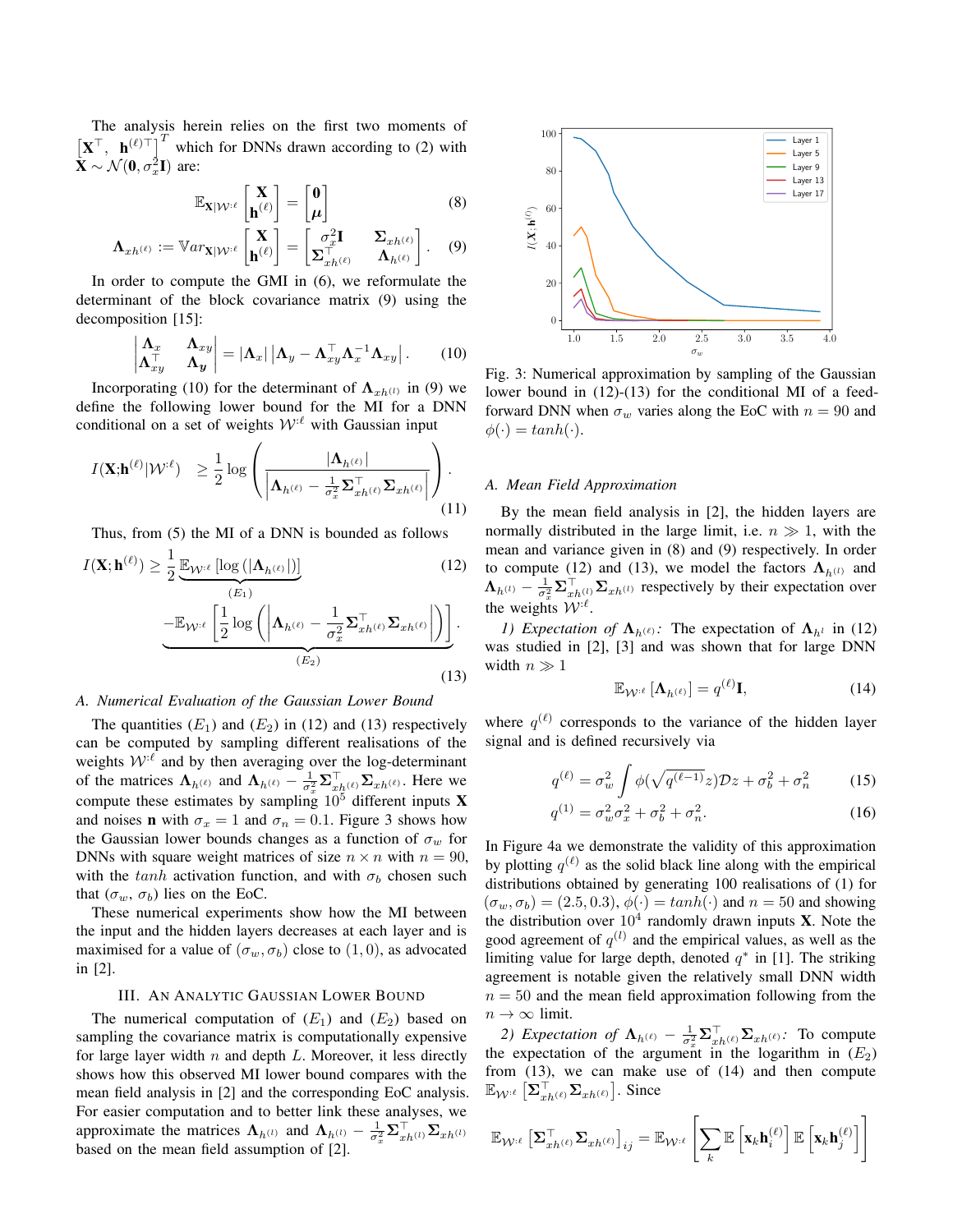

Fig. 4: In (a) and (b) we compare mean field approximation (MF Apprx) of the mean value on the diagonal of the matrices  $\Lambda_{h^l}$ and  $\Lambda_{h^{(\ell)}} - \frac{1}{\sigma_x^2} \Sigma_{xh^{(\ell)}}^{\top} \Sigma_{xh^{(\ell)}}$  respectively with the empirical distribution (Emp. Distr) in function of the layers. The empirical distribution is obtained by considering 100 different set of weights  $W^{\ell}$  for the DNN when  $n = 50$  and with  $10^5$  different random inputs.

and as the weights in  $W^{(\ell)}$  are independent, the expected covariance matrix is diagonal with values

$$
\mathbb{E}_{\mathcal{W}^{:\ell}} \left[ \mathbf{\Sigma}_{xh^{(\ell)}}^{\top} \mathbf{\Sigma}_{xh^{(\ell)}} \right]_{ii} = \mathbb{E}_{\mathcal{W}^{:\ell}} \left[ \sum_{k} \mathbb{E} \left[ \mathbf{x}_{k} \mathbf{h}_{i}^{(\ell)} \right]^{2} \right]. \tag{17}
$$

With the mean field analysis, we consider any elements  $i$  and  $j$  of respectively the input and the hidden layer to be jointly normally distributed according to

$$
\begin{bmatrix} \mathbf{x}_i \\ \mathbf{h}_j^{(\ell)} \end{bmatrix} \sim \mathcal{N} \left( \begin{bmatrix} 0 \\ 0 \end{bmatrix}, \begin{bmatrix} \sigma_x^2 & \rho^{(\ell)} \sigma_x \sqrt{q^{(\ell)}} \\ \rho^{(\ell)} \sigma_x \sqrt{q^{(\ell)}} & q^{(\ell)} \end{bmatrix} \right) \quad (18)
$$

with  $\rho^{(\ell)}$  being the correlation coefficient. The correlation is given at each layer by solving

$$
\rho^{(\ell)}\sigma_x\sqrt{q^{(\ell)}} = \mathbb{E}_{\mathcal{W}^{:\ell}}\left[\mathbf{x}_i\mathbf{h}_j^{(\ell)}\right] = \int\int u_1u_2 \mathcal{D}u_1 \mathcal{D}u_2 \qquad (19)
$$

$$
= \underbrace{\int\int \sigma_x z_1 \frac{\sigma_w}{\sqrt{n}} \phi\left(\sqrt{q^{(\ell)}} \left(\rho^{(\ell-1)} z_1 + \sqrt{1 - \rho^{(\ell-1)2}} z_2\right)\right)}_{(E_3)}
$$

The expected squared covariance is then given by

$$
\mathbb{E}_{\mathcal{W}^{\cdot\ell}}\left[\sum_{k} \mathbb{E}\left[\mathbf{x}_{k}\mathbf{h}_{i}^{(\ell)}\right]^{2}\right] = n(E_{3})^{2}\mathbf{I}
$$
 (21)

(20)



Fig. 5: Comparison of the analytical lower bound (23) from the mean field approximation to the sample MI obtained for a DNN with  $n = 90$  and  $tanh(\cdot)$  activation function when the variance  $\sigma_w$  is changed. Here  $\sigma_b$  is update so that  $(\sigma_w, \sigma_b)$ satisfy the EoC condition.

and consequently

$$
\mathbb{E}\left[\mathbf{\Lambda}_{h^{(\ell)}} - \frac{1}{\sigma_x^2} \mathbf{\Sigma}_{xh^{(\ell)}}^{\top} \mathbf{\Sigma}_{xh^{(\ell)}}\right] = (q^{(\ell)} - n*(E_3)^2 / \sigma_x^2)\mathbf{I} = q_c^{(\ell)}\mathbf{I}.
$$
\n(22)

The validity of this approximation is shown in Figure 4b were as before we note the excellent agreement of the mean field limit (22) corresponding to width  $n \to \infty$  and the observed distribution for (1) with width  $n = 50$ .

*3) Lower Bound Approximation:* Since the matrices  $\Lambda_{h^{(1)}}$ and  $\Lambda_{h^{(l)}} - \frac{1}{\sigma_x^2} \Sigma_{xh^{(l)}}^{\top} \Sigma_{xh^{(l)}}$  are approximated as multiples of the identity matrix, their log-determinant can be easily computed; in particular

Proposition 2. *Under the mean field approximation the MI has the following lower bound*

$$
I(\mathbf{X}; \mathbf{h}^{(\ell)}) \ge \frac{n}{2} \log \left( \frac{q^{(\ell)}}{q_c^{(\ell)}} \right) \tag{23}
$$

Figure 5 compares the mean field approximation from Prop. 2 with the direct sampling approach as described in Figure 3. We observe good general agreement, in particular at the locations where the MI is maximised. Figure 6 illustrates the sampling and mean field calculations for varying widths  $n = 30, 60, 90$  as well as at layers  $\ell = 1$  and 17; the error bars correspond to twice the standard deviation of 100 Monte Carlo approximations of  $I(X; h^{(\ell)})/n$  computed as the average of 100 samples of  $I(\mathbf{X}; \mathbf{h}^{(\ell)} | \mathcal{W}^{(\ell)})$  with different weights where the covariance matrices were defined on 10,000 random inputs. Improved agreement is observed for increased DNN width as can be expected as the mean field analysis is the infinite width,  $n \to \infty$  limit.

## IV. COMPARISON OF MI APPROXIMATION

The work in [10] showed that among different MI approximations as [12] and [13], the replica formula in [8] is the most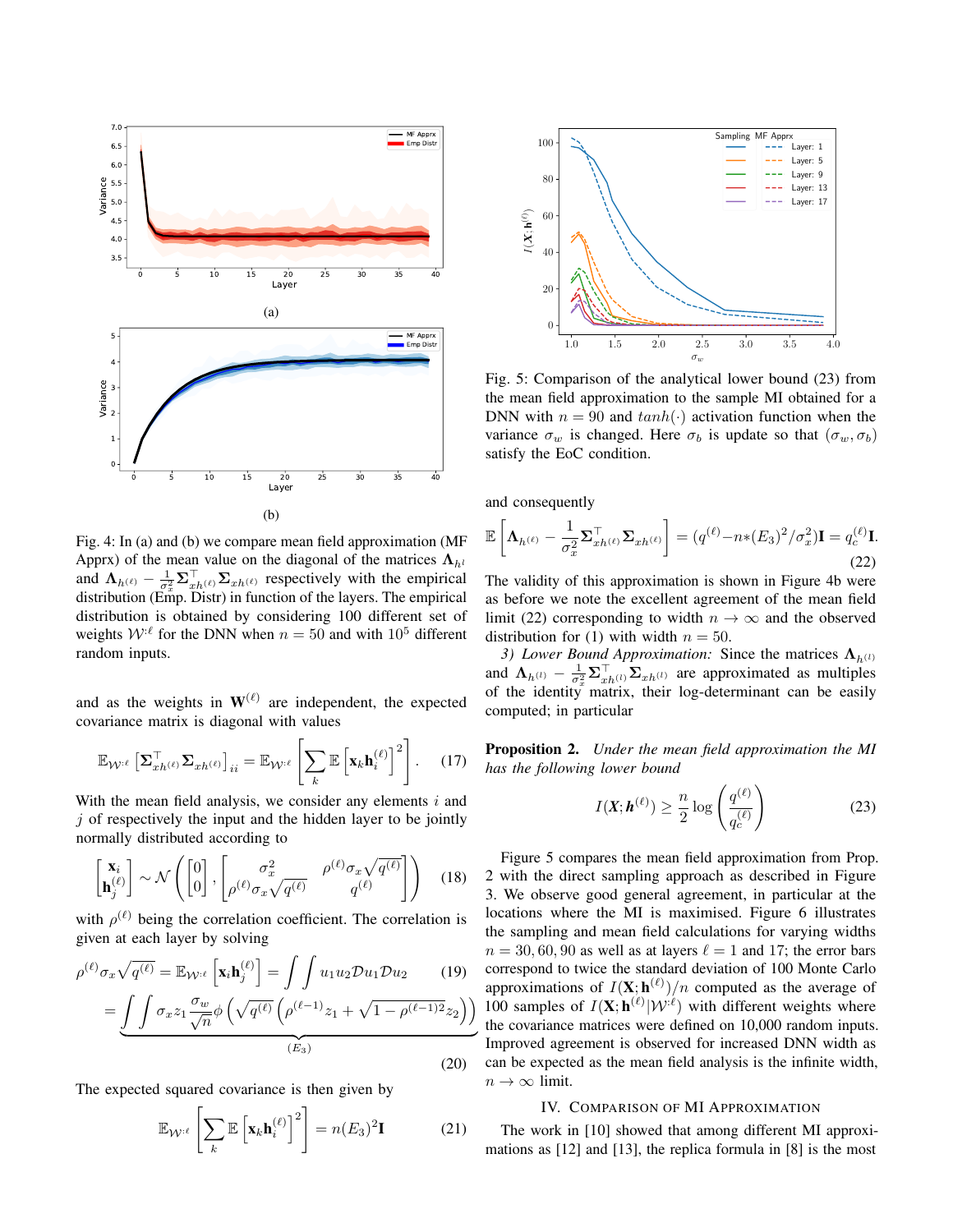

Fig. 6: Comparison of the analytic lower bound (23) of  $I(X; h^{(\ell)})/n$  and the sampled Gaussian lower bound in (12)-(13) for  $n = 30, 60$ , and 90 for layers 1 (a) and 17 (b) with two standard deviations error bars.

consistent measure with the arguments in [7], as it models with the decrease in MI for large enough variance  $\sigma_w^2$  the loss in expressivity of the DNN due to the saturation of the  $tanh$ activation function. Figure 7 compares the replica formula to the mean field lower bound for DNNs where the bias is null  $\sigma_b = 0$ , the noise has a variance  $\sigma_n^2 = 10^{-5}$ , and the input has i.i.d. normal elements, as the replica formula is applicable only on these DNNs. The results show that the replica formula and the approximated lower-bound are both maximised for a value of the standard deviation  $\sigma_w$  thus supporting the saturation argument in [7]. However, there is an inconsistency for low standard deviations  $\sigma_w$  due to the approximation of both methods.

Finally, in [10] the analysis with the replica formula suggested that the MI information converges to a non-trivial limit as the depth increases. Figure 8 shows a consistent behaviour where the mean field lower bound also converges to a maximum for  $\sigma_w = 1$  as the depth increases, with  $\sigma_b = 0$ and  $\phi(\cdot) = \tanh(\cdot)$ . Since  $(\sigma_w, \sigma_b) = (1, 0)$  is on the EoC for the tanh activation function, these calculations suggests that the initialisations on the EoC, which considers a large depth limit, are preferable both for optimisation [3] and MI.



Fig. 7: Comparison between the [8] approximation of  $I(\mathbf{X}; \mathbf{h}^{(\ell)})/n$  and the lower bound obtained with mean field approximation for a DNN with  $n = 1000$  when the  $\sigma_w$  is changed on the x axis and  $\sigma_b$  is kept fixed.



Fig. 8: Convergence of the lower bound of  $I(\mathbf{X}; \mathbf{h}^{(\ell)})/n$ obtained with the mean field approximation when we change the variance  $\sigma_w$  and keep  $\sigma_b = 0$ .

### V. CONCLUSION

We have presented a lower bound of the MI for feed-forward DNNs and we derived an approximation with the mean field theory which numerical experiments showed to be consistent with the original measure. The analytic lower bound approximation allows direct investigation of how the MI of DNNs change for different initialisation parameters  $(\sigma_w, \sigma_b, \phi(\cdot))$ . In particular, we observe that with  $\phi(\cdot) = \tanh(\cdot)$  activation function, the MI is maximised for  $(\sigma_w \sigma_b)$  on the EoC, which suggests the EoC initialisation are similarly optimal from a MI perspective.

## ACKNOWLEDGMENT

This publication is based on work supported by the EPSRC Centre for Doctoral Training in Industrially Focused Mathematical Modelling (EP/L015803/1) in collaboration with New Rock Capital Management and by the Alan Turing Institute under the EPSRC grant EP/N510129/1.